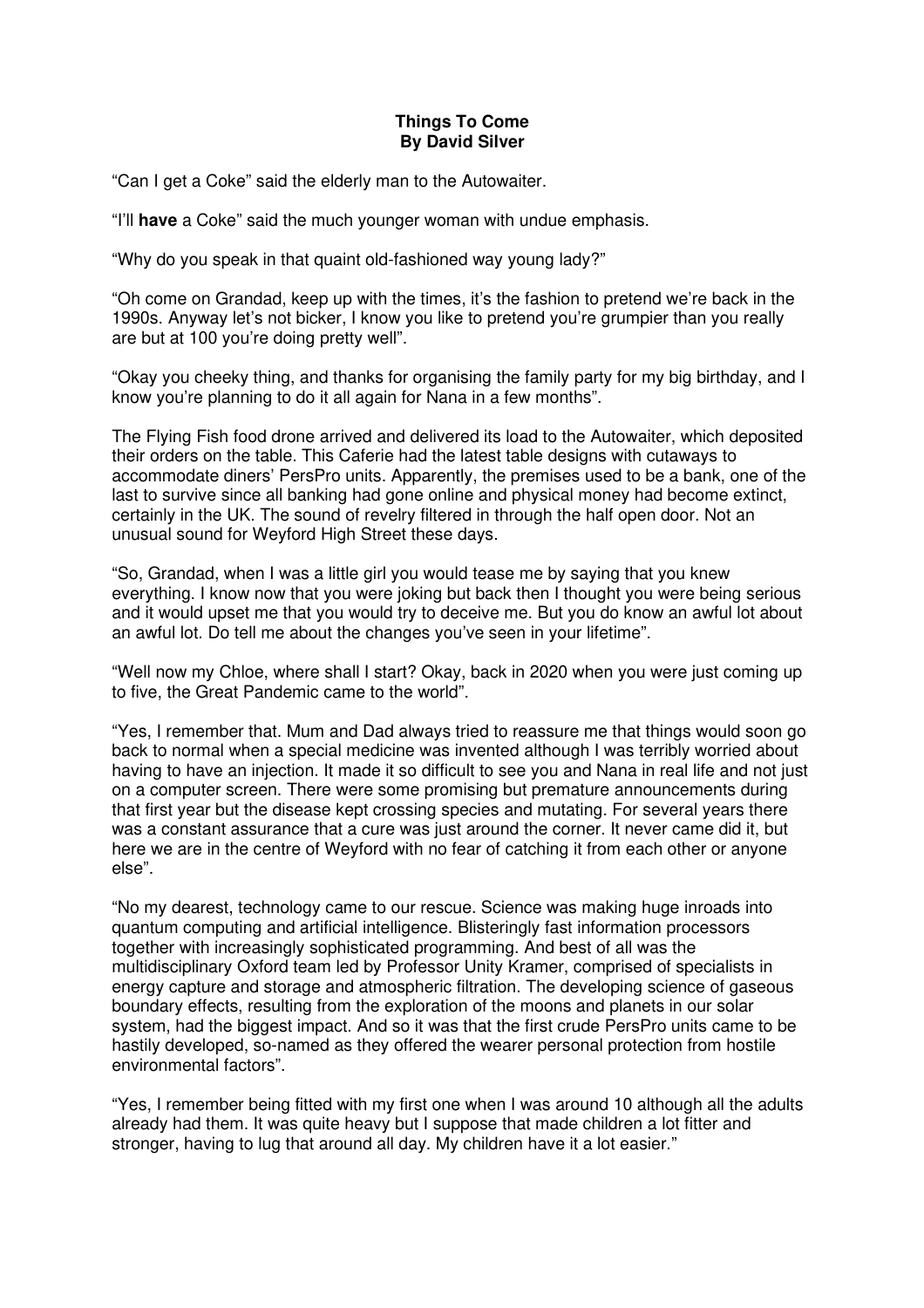"Oh yes, I do remember how heavy the early adult units were too. Their power packs had to be charged every night and people would panic if they were away from home and their battery levels were running low. Recharging stations sprang up everywhere".

"But I mean, how do they actually work Mister 'Knows Everything' Grandad?"

"Ah, okay, now we're in business" he said rubbing his hands in anticipation of showing off his knowledge. "Shall we **have** some more Cokes and perhaps a bit of lemon drizzle cake?".

"These boxes …". He inclined his head toward the unit strapped to his chest. It was around 30 centimetres long, 25 wide and 15 deep. "… they contain an incredible amount of miniaturised technology. Energy collection and entrapment, laser body proprioception, mass movement gyroscopy, ultrasound edge effect generation, infra-red and microwave gas manipulation, Dyson bladeless fan and suction devices and QEPFs – that's quantum efficiency particulate filters - all managed in perfect harmony by fabulously powerful computing power, or AI as it's generally known, although it's not intelligence in the human sense. As you know, when you get a new PersPro model, and every few weeks, you have to use your Very Personal Computer – we used to call them smartphones back in the day - to perform a full laser scan of your body shape which is then transmitted to your PersPro so that the unit understands its environment. Now it has everything it needs to generate a bodycontoured boundary layer acting as a 'force field' around you. All air permeating through the field from the outside is directed by the lasers, fans and suction devices into the filters where pollutants are extracted before the purified air is directed toward your face. The snorkel behind your head protruding out through the field – ending in that particularly delightful tulip on your hat in your case – serves as an additional air intake into the unit. We're all in our own little bubbles".

He paused to let her ponder all this. She'd never really considered the detail, having lived for 25 years taking the wearing of her unit for granted. A bit like the way some people put their wristwatch or removable tattoo on in the morning and take them off at night. But she was also one of those who had taken to using the wonderful additional artistic functionality of her M-class unit to the full.

The pleasant sounds of people enjoying themselves in the sunshine outside continued. Another drone arrived with their new order. He got lost in thought considering how interesting it was that all the comestibles for all of the Caferies in Weyford came from one single economy-of-scale preparation centre on an industrial estate on the edge of town. Solar-powered drones made easy work of rushing orders to customers. Strange to think that in the old days every establishment had its own kitchen, chefs and waiters. So crude and inefficient.

## "Carry on Grandad".

"Oh yes. There were rapid improvements – head-worn solar cells reduced battery size and weight. Body-movement energy capture took it further. And of course all units have a handoperated pump just in case of a power failure, which is rare of course.

Now we come to the first of two stunning and completely unanticipated spin-offs. As time went by, statisticians noticed that mortality rates in the older population were starting to diminish. At first nobody could understand why. Most people were delighted, older people of course and their families. But the government was having to anticipate higher health service costs and having to pay out state pensions for decades longer than before. They needn't have worried as there were fewer geriatric cases occupying hospital beds; in any case they started to raise retirement age in line with the increasing lifespan. The PersPro industry and